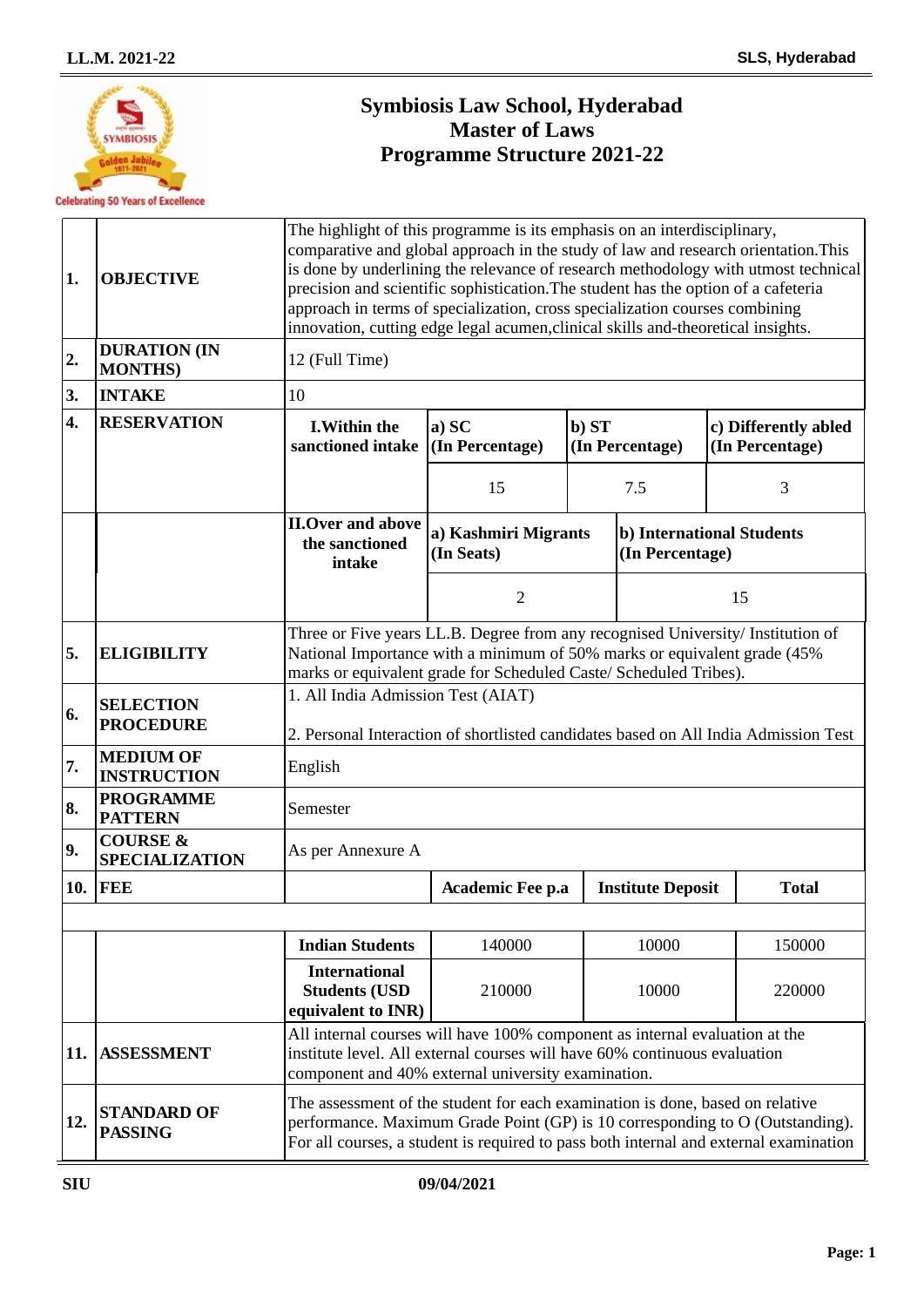| separately with a minimum Grade Point of 4 corresponding to Grade P. Students<br>securing less than 40% absolute marks in each head of passing will be declared<br>FAIL. The University awards a degree to the student who has achieved a minimum<br>CGPA of 4 out of maximum of 10 CGPA for the programme. |                        |                                   |                                                     |                 |          |              |              |
|-------------------------------------------------------------------------------------------------------------------------------------------------------------------------------------------------------------------------------------------------------------------------------------------------------------|------------------------|-----------------------------------|-----------------------------------------------------|-----------------|----------|--------------|--------------|
| Master Of Laws (LLM) will be awarded at the end of semester II examination by<br><b>AWARD OF DEGREE/</b><br>13. DIPLOMA/<br>taking into consideration the performance of all Semester examinations after<br>obtaining minimum 4.00 CGPA out of 10 CGPA.<br><b>CERTIFICATE</b>                               |                        |                                   |                                                     |                 |          |              |              |
| <b>14. NATURE WISE DISTRIBUTION OF CREDITS</b>                                                                                                                                                                                                                                                              |                        |                                   |                                                     |                 |          |              |              |
| <b>lSemester</b>                                                                                                                                                                                                                                                                                            | <b>Generic</b><br>Core | <b>Generic</b><br><b>Elective</b> | Specialization Specialization Open Elective<br>Core | <b>Elective</b> |          | <b>Audit</b> | <b>Total</b> |
|                                                                                                                                                                                                                                                                                                             |                        |                                   |                                                     |                 |          |              |              |
|                                                                                                                                                                                                                                                                                                             |                        |                                   |                                                     |                 |          |              |              |
|                                                                                                                                                                                                                                                                                                             | 9                      | 0/2                               | $\Omega$                                            | 4/2             | $\Omega$ | $1^*$        | 13           |
| $\overline{2}$                                                                                                                                                                                                                                                                                              | 5                      | 2/0                               | $\Omega$                                            | 6/8             | 0        | $1*$         | 13           |
| Total                                                                                                                                                                                                                                                                                                       | 14                     | $\mathbf{2}$                      | 0                                                   | 10              | 0        | $\bf{0}$     | 26           |

Satisfactory completion of the non letter- grade courses 'Integrated Disaster Management' and 'Research Publication' is mandatory for award of degree.

> This Programme Structure is aligned with the norms laid down by the University and is approved by the Academic Council. Hereafter changes (if any) which conform to the policy

on "Curriculum Development and Review" would be permissible, subject to revision of the Programme Structure, following the specified processes.

Head - Academics

THIS IS SYSTEM GENERATED DOCUMENT AND REQUIRES NO SIGNATURE.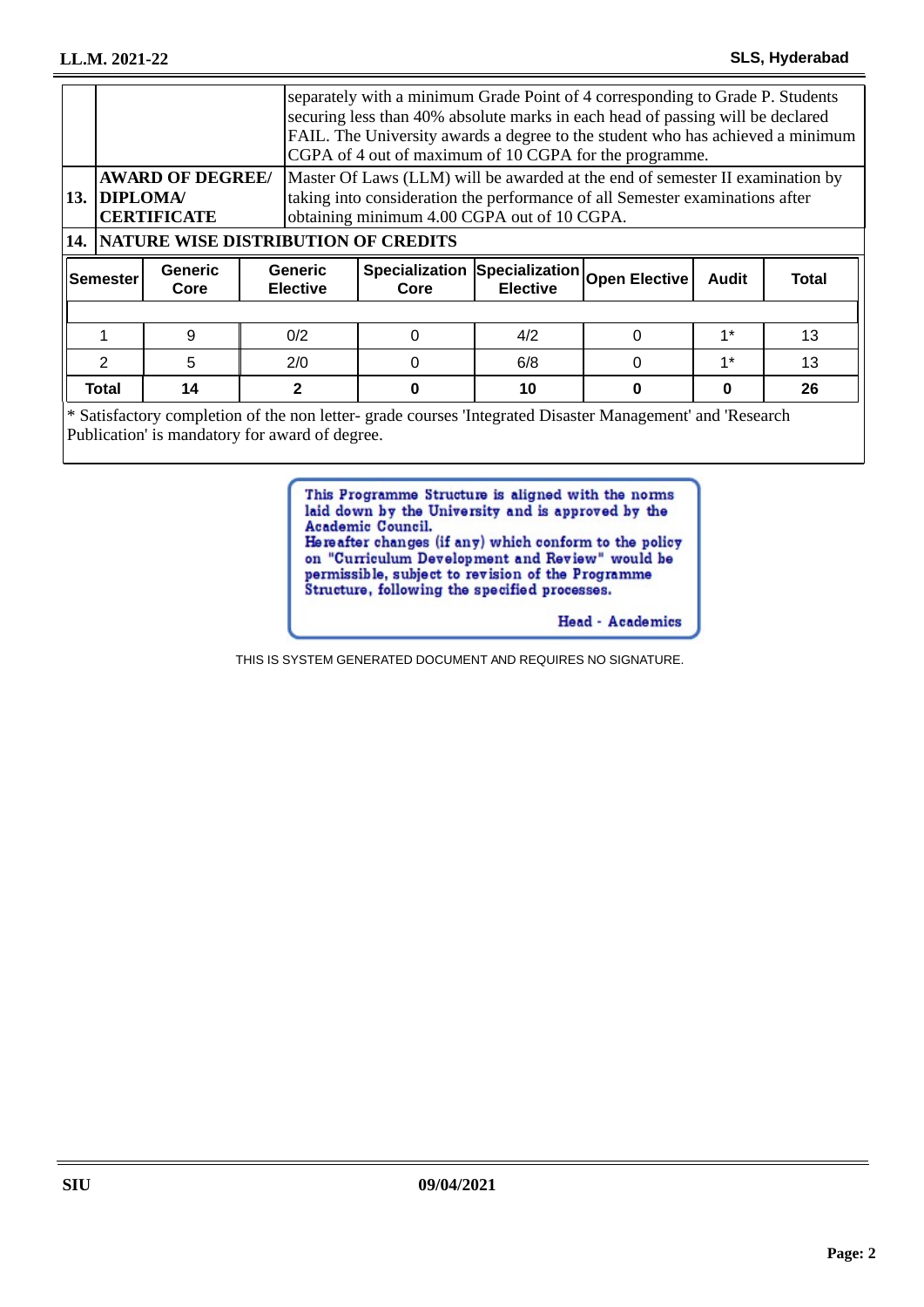

# **Symbiosis Law School, Hyderabad Master of Laws Programme Structure 2021-22**

### **Annexure A**

| Catalog<br>Course<br>Code | <b>Course</b><br>Code                                                                                                                                                                                                                                                                                                                                                                                                                                                                                                          | <b>Course Title</b>                                           | <b>Specialization</b>                | <b>Credit</b>           | Continu<br><b>ous</b><br><b>Assess</b><br>ment | <b>Term</b><br>End<br><b>Assess</b><br>ment | <b>Total</b><br><b>Marks</b> |  |  |  |
|---------------------------|--------------------------------------------------------------------------------------------------------------------------------------------------------------------------------------------------------------------------------------------------------------------------------------------------------------------------------------------------------------------------------------------------------------------------------------------------------------------------------------------------------------------------------|---------------------------------------------------------------|--------------------------------------|-------------------------|------------------------------------------------|---------------------------------------------|------------------------------|--|--|--|
|                           |                                                                                                                                                                                                                                                                                                                                                                                                                                                                                                                                |                                                               | Semester: 1                          |                         |                                                |                                             |                              |  |  |  |
|                           |                                                                                                                                                                                                                                                                                                                                                                                                                                                                                                                                |                                                               | <b>Generic Core Courses</b>          |                         |                                                |                                             |                              |  |  |  |
| T1159                     | 0103410101                                                                                                                                                                                                                                                                                                                                                                                                                                                                                                                     | Research Methods and Legal<br>Writing                         |                                      | 3                       | 90                                             | 60                                          | 150                          |  |  |  |
| T1054                     | 0103410102                                                                                                                                                                                                                                                                                                                                                                                                                                                                                                                     | <b>Comparative Public Law</b>                                 |                                      | 3                       | 90                                             | 60                                          | 150                          |  |  |  |
| T1056                     | 0103410103                                                                                                                                                                                                                                                                                                                                                                                                                                                                                                                     | Law and Justice in a<br><b>Globalizing World</b>              |                                      | 3                       | 90                                             | 60                                          | 150                          |  |  |  |
| T4005                     | 0103410104                                                                                                                                                                                                                                                                                                                                                                                                                                                                                                                     | <b>Integrated Disaster</b><br>Management*                     |                                      | $\Omega$                | 0                                              | 0                                           | Non Letter<br>Grade          |  |  |  |
|                           |                                                                                                                                                                                                                                                                                                                                                                                                                                                                                                                                |                                                               | <b>Total</b>                         | 9                       | 270                                            | 180                                         | 450                          |  |  |  |
|                           | Human Rights Law (One course from the Human Rights Law Specialization Group has to be compulsorily<br>opted by students from every specialization either in Semester 1 or Semester 2 in lieu of one course from their<br>chosen specialization. However if a student from Business and Corporate Law Specialization opts for<br>'Corporate Governance and Human Rights' course in Semester II then he/she need not choose a course from<br>the Human Rights Law Specialization Group)<br><b>Generic Elective Courses Group</b> |                                                               |                                      |                         |                                                |                                             |                              |  |  |  |
| T1382                     | 0103410105                                                                                                                                                                                                                                                                                                                                                                                                                                                                                                                     | <b>Comparative Concept and</b><br>Development of Human Rights |                                      | $\overline{2}$          | 60                                             | 40                                          | 100                          |  |  |  |
| T1055                     | 0103410106                                                                                                                                                                                                                                                                                                                                                                                                                                                                                                                     | Human Rights & International<br>Order                         |                                      | $\overline{2}$          | 60                                             | 40                                          | 100                          |  |  |  |
| T1208                     | 0103410107                                                                                                                                                                                                                                                                                                                                                                                                                                                                                                                     | Science, Technology & Human<br><b>Rights</b>                  |                                      | $\overline{2}$          | 60                                             | 40                                          | 100                          |  |  |  |
|                           |                                                                                                                                                                                                                                                                                                                                                                                                                                                                                                                                |                                                               | <b>Total Required Credits</b>        | $\mathbf 2$             | 60                                             | 40                                          | 100                          |  |  |  |
|                           |                                                                                                                                                                                                                                                                                                                                                                                                                                                                                                                                |                                                               |                                      |                         |                                                |                                             |                              |  |  |  |
|                           |                                                                                                                                                                                                                                                                                                                                                                                                                                                                                                                                | <b>Specialization Elective: Business and Corporate Law</b>    |                                      |                         |                                                |                                             |                              |  |  |  |
| T1375                     |                                                                                                                                                                                                                                                                                                                                                                                                                                                                                                                                | 0103410108 Comparative Corporate Law                          | <b>Business and</b><br>Corporate Law | $\overline{2}$          | 60                                             | 40                                          | 100                          |  |  |  |
| T1238                     |                                                                                                                                                                                                                                                                                                                                                                                                                                                                                                                                | 0103410109 International Trade Law                            | <b>Business and</b><br>Corporate Law | $\overline{2}$          | 60                                             | 40                                          | 100                          |  |  |  |
| T1376                     | 0103410110                                                                                                                                                                                                                                                                                                                                                                                                                                                                                                                     | Comparative Banking and<br>Insurance Law                      | <b>Business and</b><br>Corporate Law | $\overline{2}$          | 60                                             | 40                                          | 100                          |  |  |  |
|                           |                                                                                                                                                                                                                                                                                                                                                                                                                                                                                                                                |                                                               | <b>Total Required Credits</b>        | $\overline{\mathbf{4}}$ | 120                                            | 80                                          | 200                          |  |  |  |
|                           |                                                                                                                                                                                                                                                                                                                                                                                                                                                                                                                                |                                                               | Semester: 2                          |                         |                                                |                                             |                              |  |  |  |
|                           |                                                                                                                                                                                                                                                                                                                                                                                                                                                                                                                                |                                                               | <b>Generic Core Courses</b>          |                         |                                                |                                             |                              |  |  |  |
| T1705                     | 0103410201 Dissertation                                                                                                                                                                                                                                                                                                                                                                                                                                                                                                        |                                                               |                                      | 5                       | 250                                            | $\mathsf 0$                                 | 250                          |  |  |  |
| T0100                     |                                                                                                                                                                                                                                                                                                                                                                                                                                                                                                                                | 0103410202 Research Publication *                             |                                      | 0                       | 0                                              | 0                                           | Non Letter<br>Grade          |  |  |  |
|                           |                                                                                                                                                                                                                                                                                                                                                                                                                                                                                                                                |                                                               | <b>Total</b>                         | 5                       | 250                                            | $\pmb{0}$                                   | 250                          |  |  |  |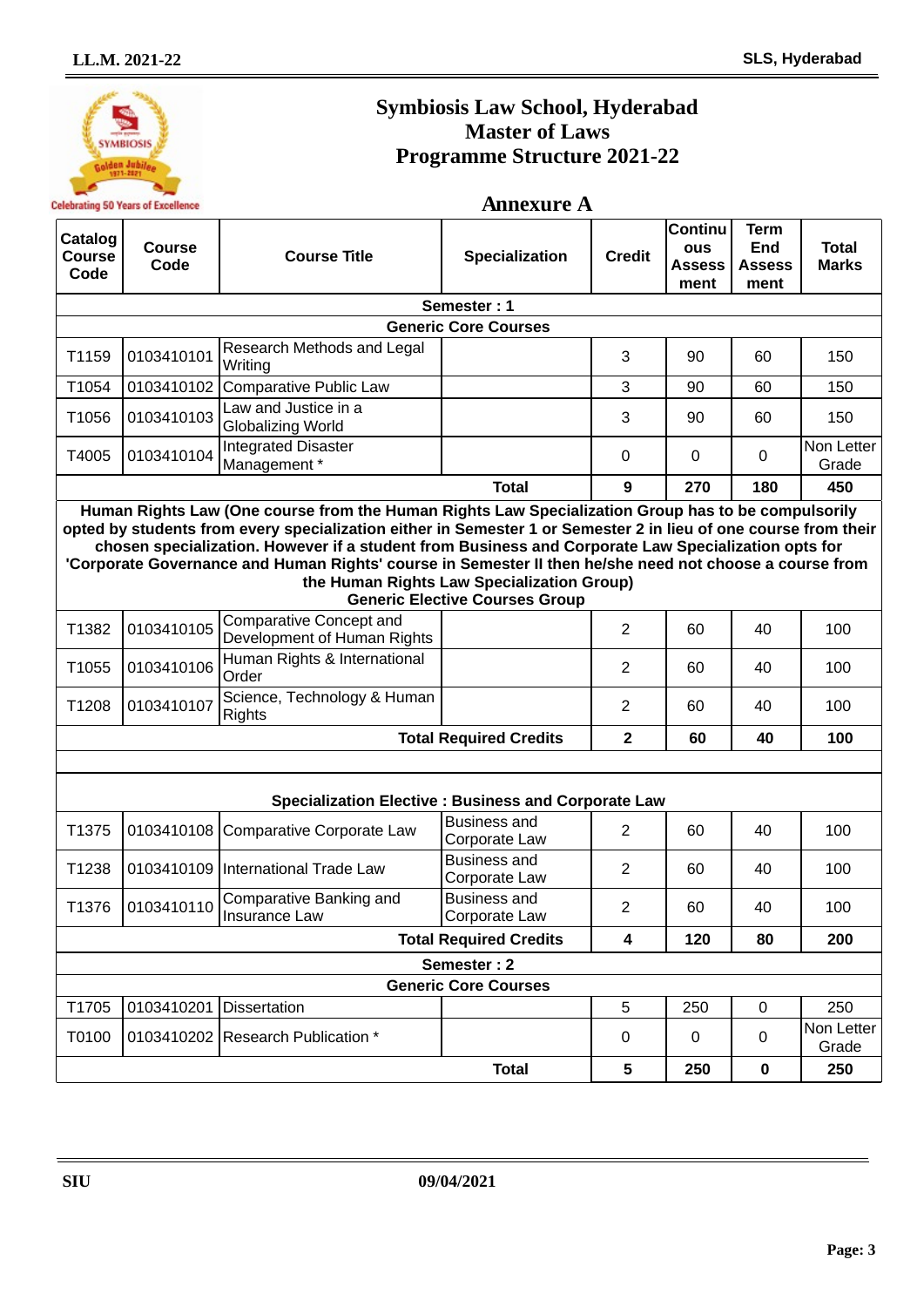#### **Symbiosis Law School, Hyderabad Master of Laws YMBIOSIS Programme Structure 2021-22 Annexure A Celebrating 50 Years of Excellence Continu Term Catalog Course End Total ous Code Course Title Specialization Credit Course Assess Assess Marks Code ment ment Human Rights Law (One course from the Human Rights Law Specialization Group has to be compulsorily opted by students from every specialization either in Semester 1 or Semester 2 in lieu of one course from their chosen specialization. However if a student from Business and Corporate Law Specialization opts for 'Corporate Governance and Human Rights' course in Semester II then he/she need not choose a course from the Human Rights Law Specialization Group) Generic Elective Courses Group**  T1057 <sup>0103410203</sup> International Humanitarian Law Refugee Law **8** Refugee Law **2 100** 8 Refugee Law T1383 <sup>0103410204</sup> Comparative Human Rights of Unificative Figure 1 in Rights of the Children and Children 2 (and the United States 1 and 2 and 2 and 40 100  $\mu$ **Total Required Credits 2 60 40 100 Specialization Elective : Business and Corporate Law** T1091 0103410205 Competition Law Business and Busiliess and<br>Corporate Law  $\begin{vmatrix} 2 & 60 & 40 \end{vmatrix}$  100 T1093 <sup>0103410206</sup> Corporate Governance & Business and Busiliess and<br>Corporate Law  $\begin{vmatrix} 2 & 60 & 40 \\ 1 & 0 & 100 \\ 0 & 0 & 100 \end{vmatrix}$ Human Rights T1094  $\Big| 0103410207 \Big|$  Taxation Laws Business and Busiliess and<br>Corporate Law  $\begin{vmatrix} 2 & 60 & 40 \\ 1 & 0 & 100 \end{vmatrix}$ T1384 <sup>0103410208</sup> Comparative Investment Law Business and  $\frac{2}{2}$  60 40 100 T1397  $\Big| 0103410209 \Big|$  Carriage of Goods by Air, Land Business and Busiliess and<br>Corporate Law 2 60 40 100 Sea and Multimodal Transport **Total Required Credits 8 240 160 400**